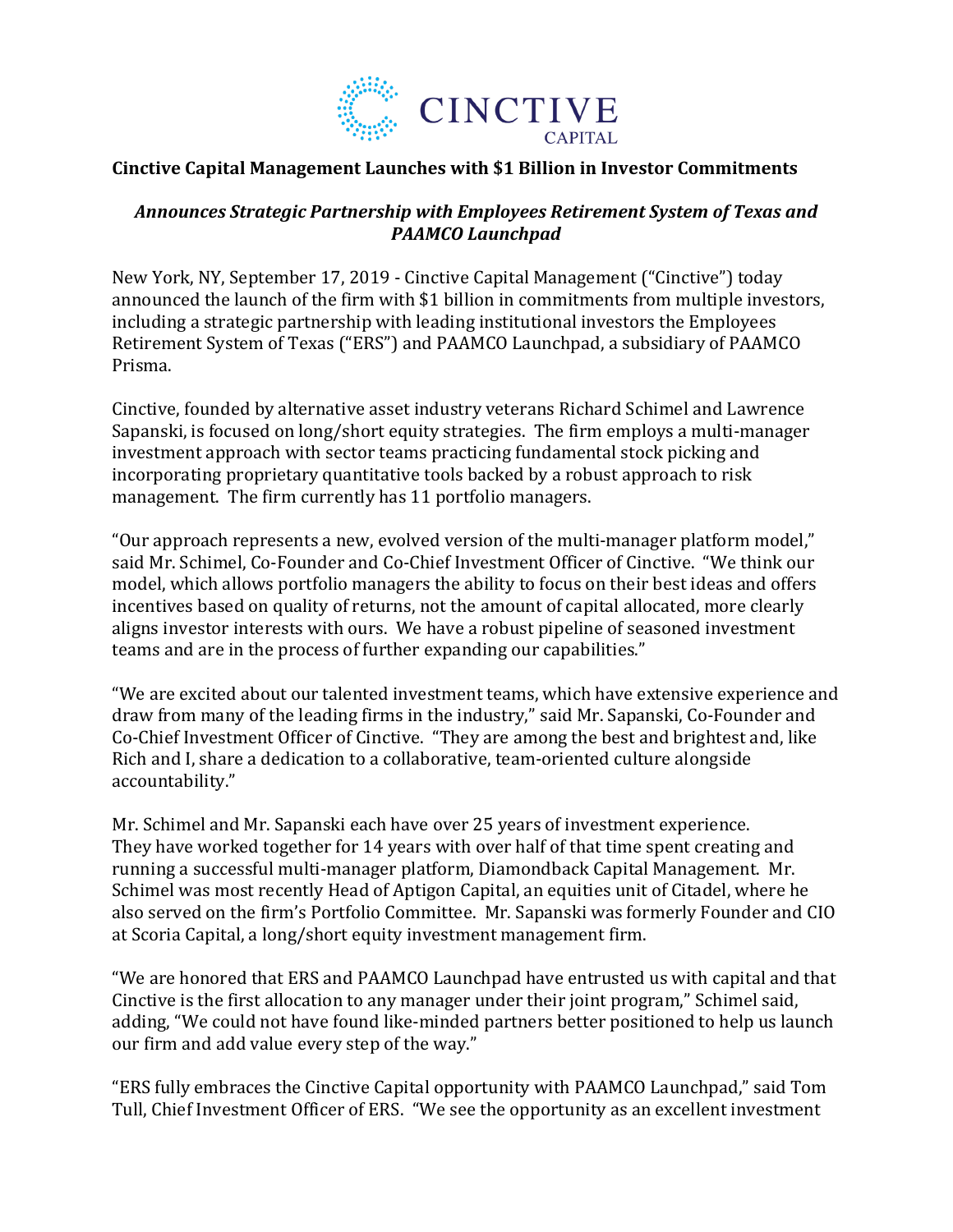

and great strategic partnership with a very talented and proven investment team. We look forward to a long-lasting and profitable relationship."

PAAMCO Launchpad Chief Executive Officer Andrew Gitlin said, "We partner with professionals who possess significant investment and risk management skills, leadership and business expertise, integrity and passion. Rich and Larry are hands down the embodiment of these qualities." Jeff Willardson, Head of Investments for PAAMCO Launchpad, added, "Our rigorous due diligence confirmed for us that in a world of many choices, Cinctive was the partner we wanted."

"Funding our first manager is a big milestone for ERS Launchpad, and we are very excited about starting off with Cinctive," said Panayiotis Lambropoulos, Portfolio Manager of Hedge Funds at ERS. "Rich Schimel, Larry Sapanski and their high-caliber team bring invaluable investment experience to the table, and we believe their strategy is the right start for ERS Launchpad."

Mr. Schimel and Mr. Sapanski are joined by a deep management team, many of whom they worked with in the past. These individuals include:

- Barry Schachter, *Chief Risk Officer*
	- o Risk team leader at multiple hedge funds since 2000, including Caxton Associates, SAC, Moore, Woodbine, 40 North and Balyasny.
	- o Former Founding Partner and Chief Risk Officer at Light Sky Macro.
- Marc Greenberg, *Director of Research*
	- o Former Point72 Asset Management Director of Research, Head of Professional Development and leader of quantamental research team Idea Lab.
	- o II-ranked sell-side analyst at Deutsche Bank.
- Richard Sapanski, *Co-Head of Portfolio Construction*
	- o Formerly Co-Head of Portfolio Construction at Scoria Capital.
	- o Co-ran Quantitative Strategies at Diamondback.
- Ed Wang, *Co-Head of Portfolio Construction*
	- o Former Co-Head of Portfolio Construction at Scoria Capital.
	- o Co-ran Quantitative Strategies at Diamondback.
- Ken Barrett, *Head of Client Strategies and Institutional Relations*
	- o Founding Partner of capital advisory and placement firm Silver Tiger Partners.
	- o Held senior management roles at firms including Scotiabank and Morgan Stanley.
- Alison Smith, *Head of Business Development*
	- o Most recently Director of Research at Citadel's Aptigon Capital unit where she ran talent acquisition and development.
	- o Co-Head of NY Equity Sales at Bank of America Merrill Lynch.